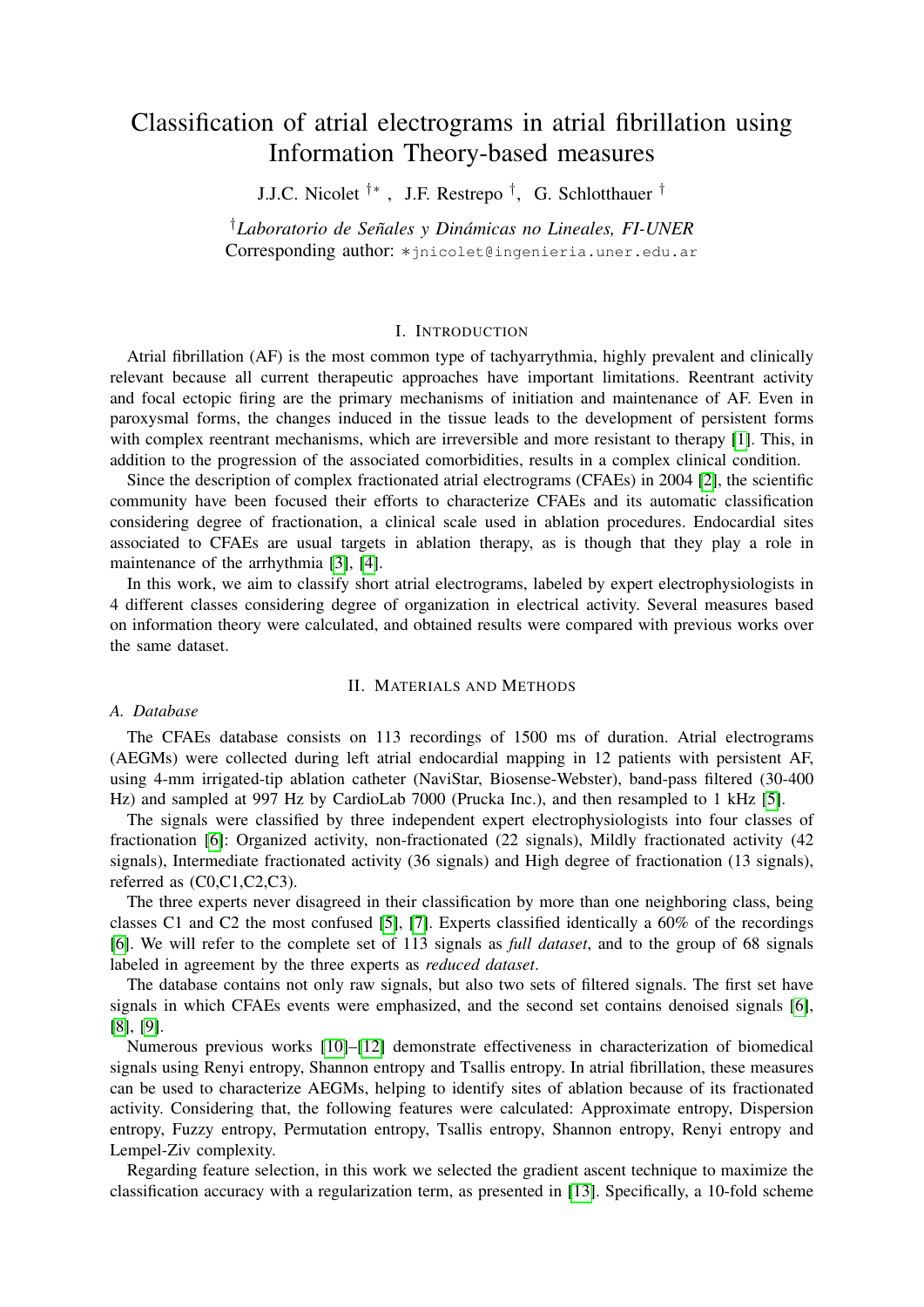were used to estimate feature weights, searching the best value of the regularization parameter by minimization of mean square error in classification. A relative threshold were applied to select features with the maximum weight. This allow us to choose the best features to each classification task.

Tested classifiers were linear and quadratic discriminants, and linear and quadratic Support Vector Machine (SVM). They were chosen because of their simple structure, aiming to give a major importance to adequate descriptive features of AEGMs. We will see in the next section that even with these simple classifiers, obtained results beat those shown in the state of the art, as far as we know.

# III. RESULTS

<span id="page-1-0"></span>Results of classification are presented in this section. Signals can be grouped in different ways considering classes or groups of classes, and even new categories developed in function of multiple classification performed by the three experts. Performance measures of classification are shown in Table [I.](#page-1-0) Note that each performance measure is expressed by mean value and standard deviation  $(\mu$ and  $\sigma$ ).

|                | <b>Classification performance over 4 classes - Reduced dataset</b> |                        |                        |                |  |  |  |  |
|----------------|--------------------------------------------------------------------|------------------------|------------------------|----------------|--|--|--|--|
|                | Accuracy                                                           | <b>Sensitivity</b>     | <b>Specificity</b>     | <b>AUC ROC</b> |  |  |  |  |
|                | $(\mu$ and $\sigma)$                                               | ( $\mu$ and $\sigma$ ) | ( $\mu$ and $\sigma$ ) |                |  |  |  |  |
| $_{\rm CO}$    | 98.15% (0.59%)                                                     | 99.89% (0.06%)         | 97.41% (0.79%)         | 0.99           |  |  |  |  |
| C <sub>1</sub> | 93.06% (1.27%)                                                     | 84.08% (2.8%)          | 96.54% (1.19%)         | 0.98           |  |  |  |  |
| C2             | $\overline{91.89\%}$ (1.13%)                                       | 84.07% (2.19%)         | $96\%$ (1.05%)         | 0.96           |  |  |  |  |
| C <sub>3</sub> | 96.85% (0.04%)                                                     | 99.95% (0.05%)         | 96.32% (0.05%)         | 0.99           |  |  |  |  |

Table I: Results on classification over 4 classes of fractionation in Full Dataset.

Another choice is to separate most fractionated signals from the rest, and classify over Refined and Full datasets. Our results in this task are presented in Table [II.](#page-1-1)

<span id="page-1-1"></span>

| Classification performance $(C0+C1+C2$ vs C3) |                     |            |            |  |                        |              |             |  |  |  |
|-----------------------------------------------|---------------------|------------|------------|--|------------------------|--------------|-------------|--|--|--|
|                                               | <b>Full dataset</b> |            |            |  | <b>Refined dataset</b> |              |             |  |  |  |
| <b>Classifiers</b>                            | Acc                 | <b>Se</b>  | <b>Sp</b>  |  | Acc                    | Se           | Sp          |  |  |  |
| Linear                                        | 95.29%              | 97.02%     | 81.28%     |  | 93.56%                 | 79.23%       | 96.47%      |  |  |  |
| <b>Discriminant</b>                           | $(0.77\%)$          | $(0.65\%)$ | $(3.79\%)$ |  | $(0.72\%)$             | $(3.34\%)$   | $(0.3\%)$   |  |  |  |
| <b>Ouadratic</b>                              | 96.32%              | 96.64%     | 93.83%     |  | 94.68%                 | 97.44%       | 94.36%      |  |  |  |
| <b>Discriminant</b>                           | $(0.95\%)$          | $(0.55\%)$ | $(7.74\%)$ |  | $(1.02\%)$             | $(4.89\%)$   | $(0.9\%)$   |  |  |  |
| Linear                                        | 94.40%              | 97.04%     | 82.06%     |  | 97.06%                 | 99.98%       | 96.61%      |  |  |  |
| <b>SVM</b>                                    | $(0.88\%)$          | $(0.57\%)$ | $(4.83\%)$ |  | $(0.01\%)$             | $(0.0015\%)$ | $(0.002\%)$ |  |  |  |
| <b>Ouadratic</b>                              | 96.18%              | 97.03%     | 88.80%     |  | 96.15%                 | 94.36%       | 96.48%      |  |  |  |
| <b>SVM</b>                                    | $(0.94\%)$          | $(0.37\%)$ | $(6.33\%)$ |  | $(0.83\%)$             | $(5.06\%)$   | $(0.39\%)$  |  |  |  |

Table II: Results on classification of C3 signals over the rest of classes of fractionation.

#### IV. DISCUSSION AND CONCLUSIONS

Previous results in 4 classes classification reported features values (mean and standard deviation) and mentioned that C0 is successfully separated from C3 [\[5\]](#page-2-4). In other work ( [\[14\]](#page-2-12)) classification error, both in each class and average over all classes, is reported. There is not specified if shown errors were obtained in Full or Refined dataset, and no other measures of performance in classification were showed. Results presented in [\[6\]](#page-2-5) about classification of signals in class C3 from the rest, reported sensitivity of 81.8% and specificity of 90.2%, while results of this work shows sensitivity of 96.64%, specificity of 93.83% and accuracy of 96.32%. Our results over these different classification experiments shows the usefulness of combining several information theory based measures in atrial fibrillation electrograms analysis. In most cases, overall performance of different classifiers tested were similar, but for practical reasons only the best was selected and reported. We consider that the clinical use of an adapted version of this framework can help in the determination of sites associated to the generation and maintenance of atrial fibrillation.

### V. REFERENCES

<https://drive.google.com/file/d/1QEt7lsEdaVOYXxipov9V0oO6H9EDg2lv/view?usp=sharing>